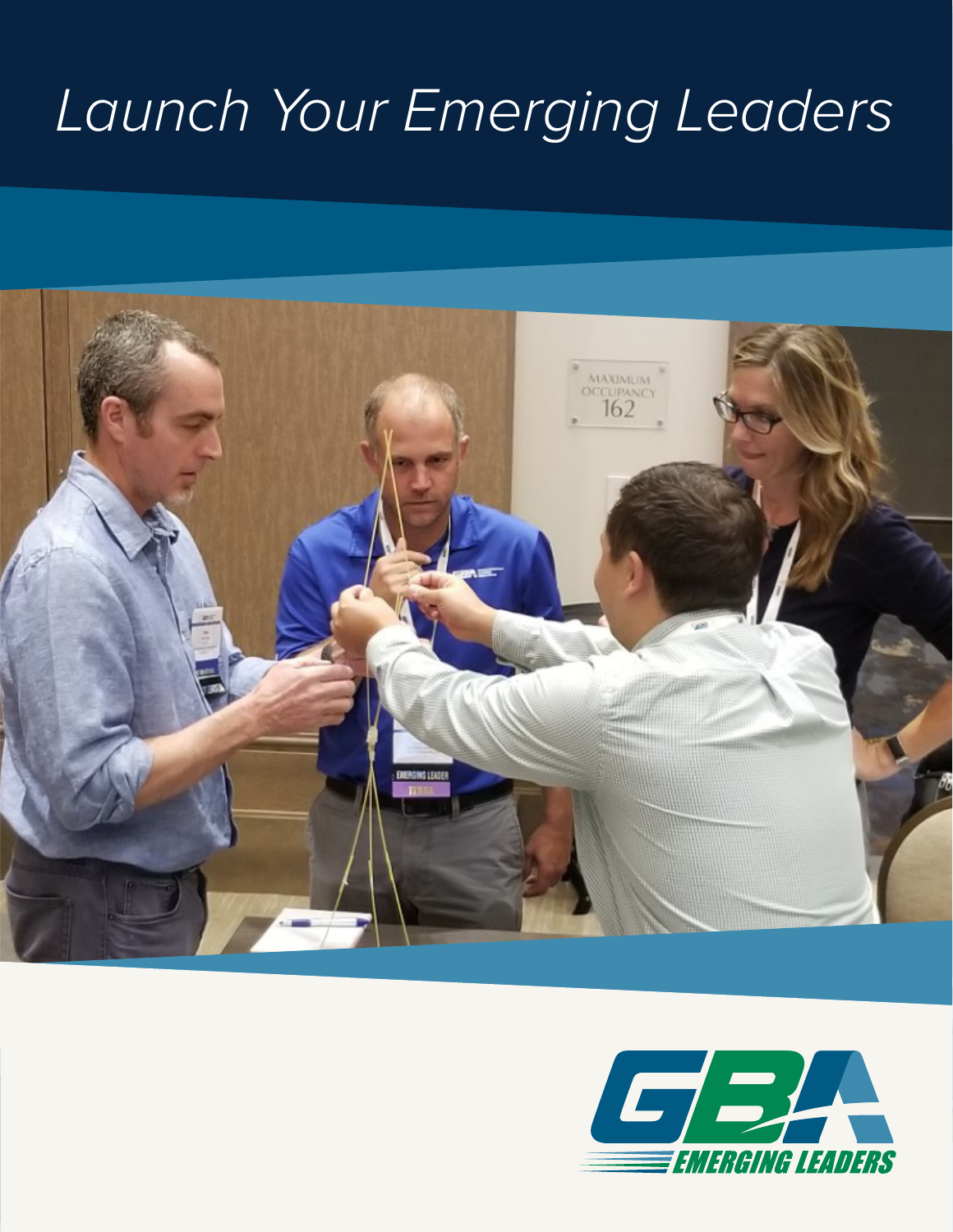GBA is launching its fifth class of the Emerging Leaders program in 2022. The class will include up to 20 GBA member-firm geoprofessionals from across the United States and Canada. The class will meet for approximately 2 years, with the intent to expose participants to GBA and its host of benefits, including businesseducation resources associated with leadership, risk management and business performance optimization. GBA has had four previous Emerging Leaders classes in the past, and each have contributed greatly to the organization. This is a great opportunity for an Emerging Leader in your firm to meet, interact, and engage with other professionals to better your firm, themselves, and our profession.

#### **BENEFITS TO PARTICIPANTS**

- Participate in GBA's bi-annual conferences (spring and fall each year), and the Winter Leadership Summit (January each year). These events bring together 150+ senior leaders of GBA member firms to learn about business risks, share best practices, and improve business performance.
- ► Build camaraderie with fellow class participants and GBA member firm representatives through outstanding networking opportunities.
- **Complete specific tasks identified by the Emerging** Leaders Class (could lead to creation of a white paper or presentation at an upcoming GBA conference).
- ► Become engaged with and contribute to existing GBA Committees which may lead to future committee leadership responsibilities.



#### **BENEFITS TO GBA MEMBER FIRMS**

- Expose your Emerging Leaders to the wide array of GBA benefits and resources.
- Equip your Emerging Leaders with valuable insights and contacts from across the geoprofessional community.
- Optimize your Emerging Leaders performance and skillsets through interaction and training with other top-notch professionals.
- Expand your companies' influence within GBA and pave the way for retiring personnel to pass the GBA torch to the next round of leaders of the association.

### **IDEAL CANDIDATE PROFILE**

- A high potential leader with aspirations to lead significant business units.
- Eager to improve the geoprofessions through networking and collaboration.
- Enthusiastic learner with a desire to grow personally and professionally.

**"Being part of GBA's Emerging Leaders class gave me confidence to forge ahead in my career. I am still in contact with most of the members in that class nearly 10 years later, and have developed a friendship with folks whom I can discuss a variety of professional matters."**



**Bradley Melocik, PE, PH DOWL**

**"The Emerging Leaders Class in a few words: new friends, trust, teamwork, fun, support, growth, accomplished, rewarding. It was a great experience and I'm fortunate to have had it!"**



**Jennifer H. Sanborn, PE Sanborn Head & Associates** **"Building direct relationships with peers in the industry was invaluable. I often call fellow ELC members to discuss their best practices when I am making key decisions."**



**Tiffany Vorhies, NACE CIP-2 SME**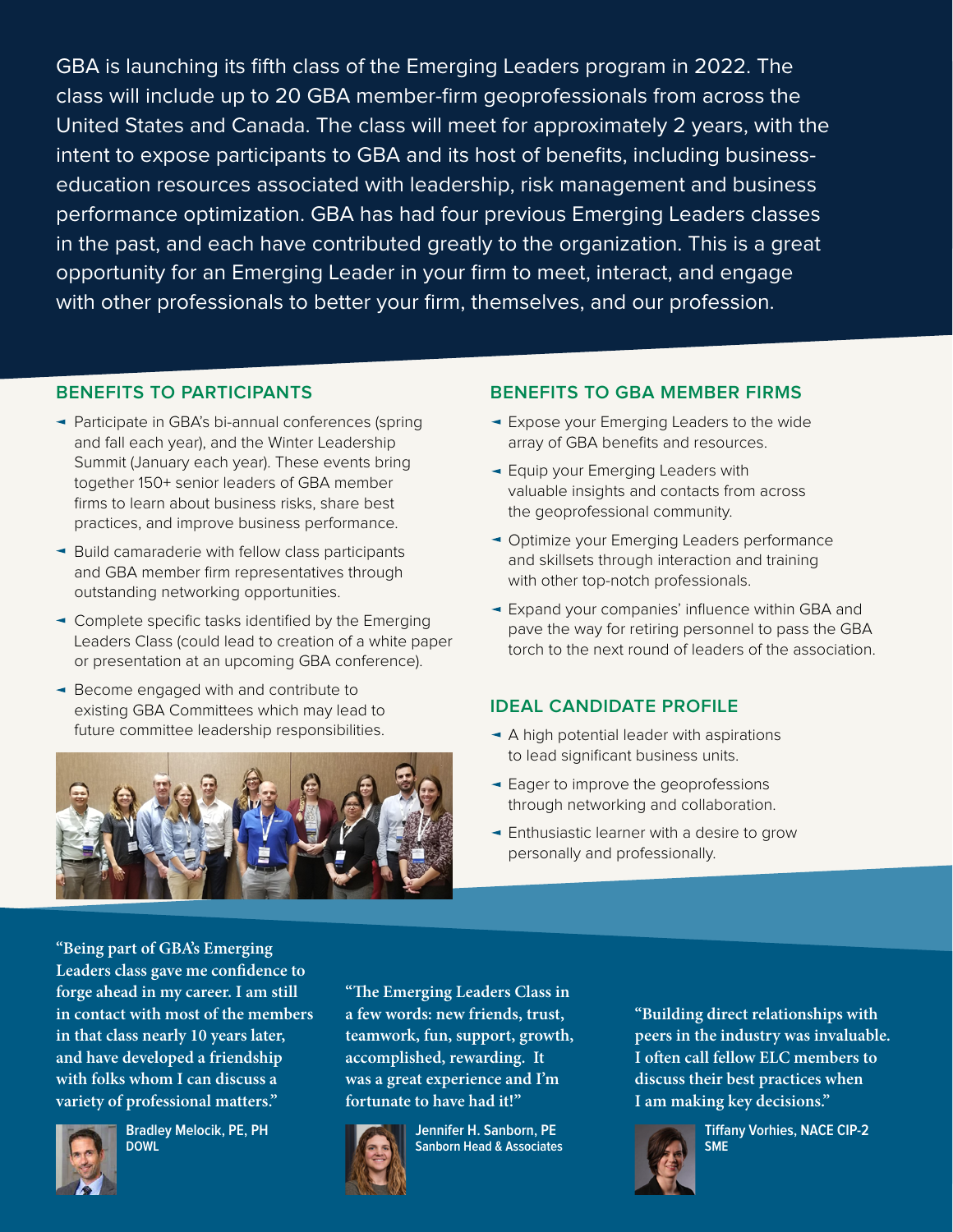**"Working through new ideas with Emerging Leaders Class made me a better leader and has given fresh perspective on my work back home. The ELC is also a great way to get involved and make a positive impact with GBA."**



**Donald Blackburn Blackburn Consulting** **"Simply by observing the amazing leadership exhibited by my fellow participants, my Emerging Leaders Class reminded me how important it is to be consistent and to lead by example. And how to make hard work fun!"**



**Carrie Foulk, PE, GE** BSK Associates

**"The opportunity to work alongside and learn from these amazing leaders has helped me improve my own skills, develop lifelong friendships, and build a professional network of colleagues I can consult with on any topic."**



**Ryan White, PE, GE**

## **COMMITMENT AND COSTS**

Participants are expected to attend three GBA events each year, consisting of a Spring and Fall conference and the Winter Leadership Summit. These events are 2 to 3 days in length and incur costs associated with conference registrations, hotel, airfare, etc. In addition, periodic conference calls may also be required throughout the year.

There are no fees associated with involvement in the Emerging Leaders Class. Direct costs are associated with conference registrations, accommodations, travel, etc. and are typically in the range of \$2,000 to \$3,000 per event.

#### **APPLICATIONS**

Applications for GBA's 5th Emerging Leaders Class will be accepted starting on November 1, 2021, through January 7, 2022. Selection of the Emerging Leaders Class will be made in January 2022, and they will meet for the first time virtually in March 2022. The first in-person meeting of the group will take place April 7, 2022, at GBA's Spring Conference in San Diego, California.

### **EVENT SCHEDULE**

| Event                        | Location         | <b>Dates</b>        | <b>Highlights</b>                    |
|------------------------------|------------------|---------------------|--------------------------------------|
| Fall 2021 Conference         | Henderson, NV    | October 20-23, 2021 | <b>Announce Application Process</b>  |
| Winter Leadership Summit     | Minneapolis, MN  | January 28-30, 2022 | <b>Finalize Class List</b>           |
| <b>Virtual First Meeting</b> | Virtual          | March, 2022         |                                      |
| Spring 2022 Conference       | San Diego, CA    | April 7-9, 2022     | Class Kick-Off Meeting               |
| Fall 2022 Conference         | To Be Determined | October, 2022       | Planning for Research Topic          |
| Winter Leadership Summit     | Denver, CO       | January, 2023       | <b>Facilitated Training Session</b>  |
| Spring 2023 Conference       | Ponte Vedra, FL  | April, 2023         | Continue with Research Topic Efforts |
| Fall 2023 Conference         | To Be Determined | October, 2023       | Continue with Research Topic Efforts |
| Winter Leadership Summit     | Denver, CO       | January, 2024       | Finalize Research Topic Deliverable  |
| Spring 2024 Conference       | To Be Determined | April, 2024         | Class Presentation/Graduation        |

### **NEXT STEPS**

- 1. Identify up to two emerging leaders from your company.
- 2. Discuss this opportunity with them and confirm engagement.
- 3. Fill out an application (see back) and submit hard copy or electronic copy to GBA to Sara Menase (Sara@Geoprofessional.org) by January 7, 2022.

If you have questions or want to discuss this opportunity, please contact Joel Carson, GBA's Executive Director (jcarson@geoprofessional. org) or Brad Melocik, Emerging Leaders Class 5 Facilitator (bmelocik@dowl.com).



4. The Emerging Leaders Class 5 participants and their sponsors will be notified in February 2022.